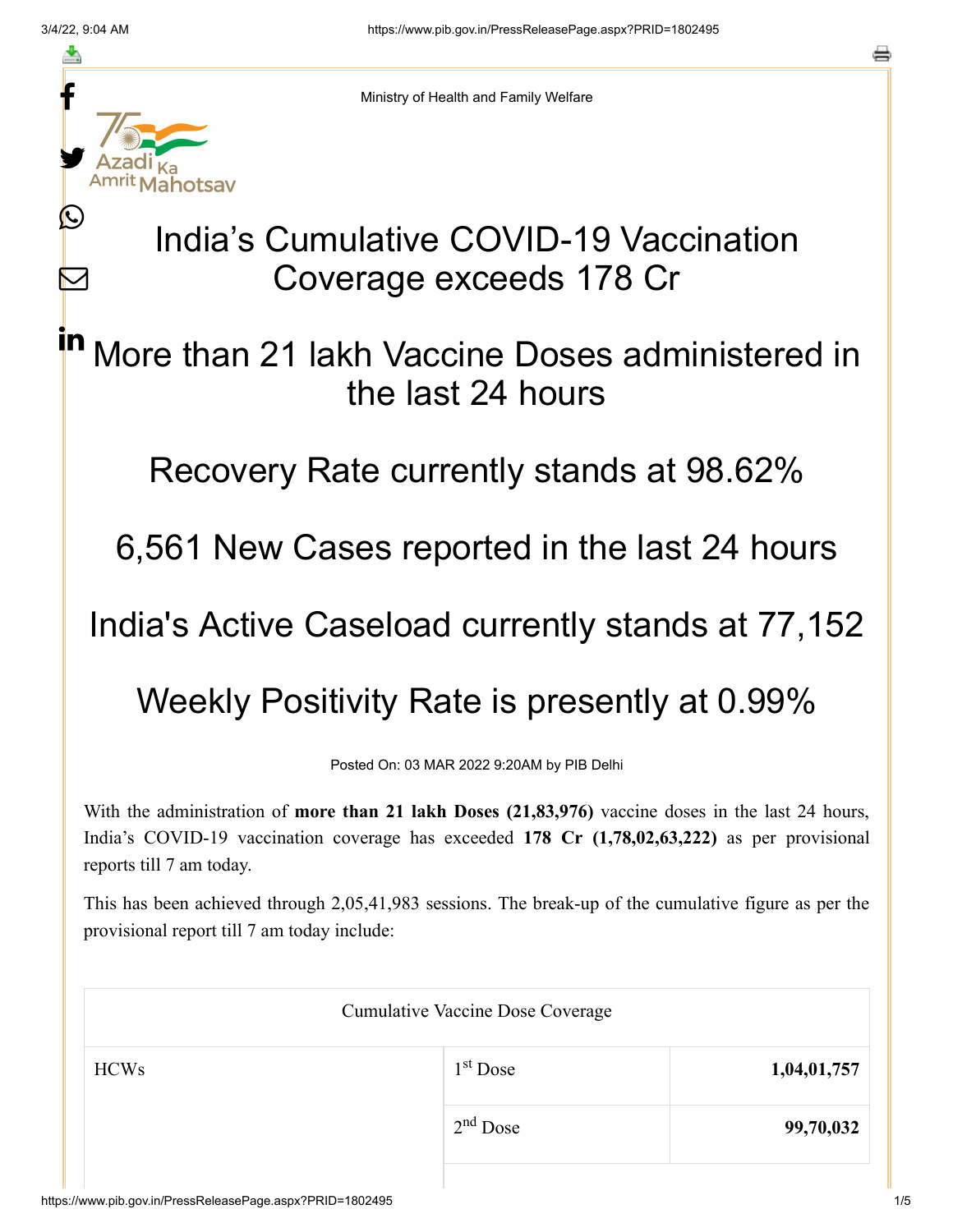| f                                | <b>Precaution Dose</b> | 41,99,279       |
|----------------------------------|------------------------|-----------------|
| <b>FLWs</b><br>$\mathbf{\Omega}$ | 1 <sup>st</sup> Dose   | 1,84,09,861     |
|                                  | $2nd$ Dose             | 1,74,48,537     |
|                                  | <b>Precaution Dose</b> | 62,90,304       |
| Age Group 15-18 years<br>in      | $1st$ Dose             | 5,50,25,490     |
|                                  | $2nd$ Dose             | 2,87,35,449     |
| Age Group 18-44 years            | 1 <sup>st</sup> Dose   | 55, 20, 71, 254 |
|                                  | $2nd$ Dose             | 44, 61, 31, 357 |
| Age Group 45-59 years            | 1 <sup>st</sup> Dose   | 20, 23, 15, 853 |
|                                  | $2nd$ Dose             | 18,05,83,661    |
| Over 60 years                    | 1 <sup>st</sup> Dose   | 12,64,47,292    |
|                                  | $2nd$ Dose             | 11,24,68,351    |
|                                  | <b>Precaution Dose</b> | 97,64,745       |
| <b>Precaution Dose</b>           |                        | 2,02,54,328     |
| Total                            |                        | 1,78,02,63,222  |

**14,947** patients have recovered in the last 24 hours and the cumulative tally of recovered patients (since the beginning of the pandemic) is now at **4,23,53,620.**

Consequently, India's recovery rate stands at **98.62%.**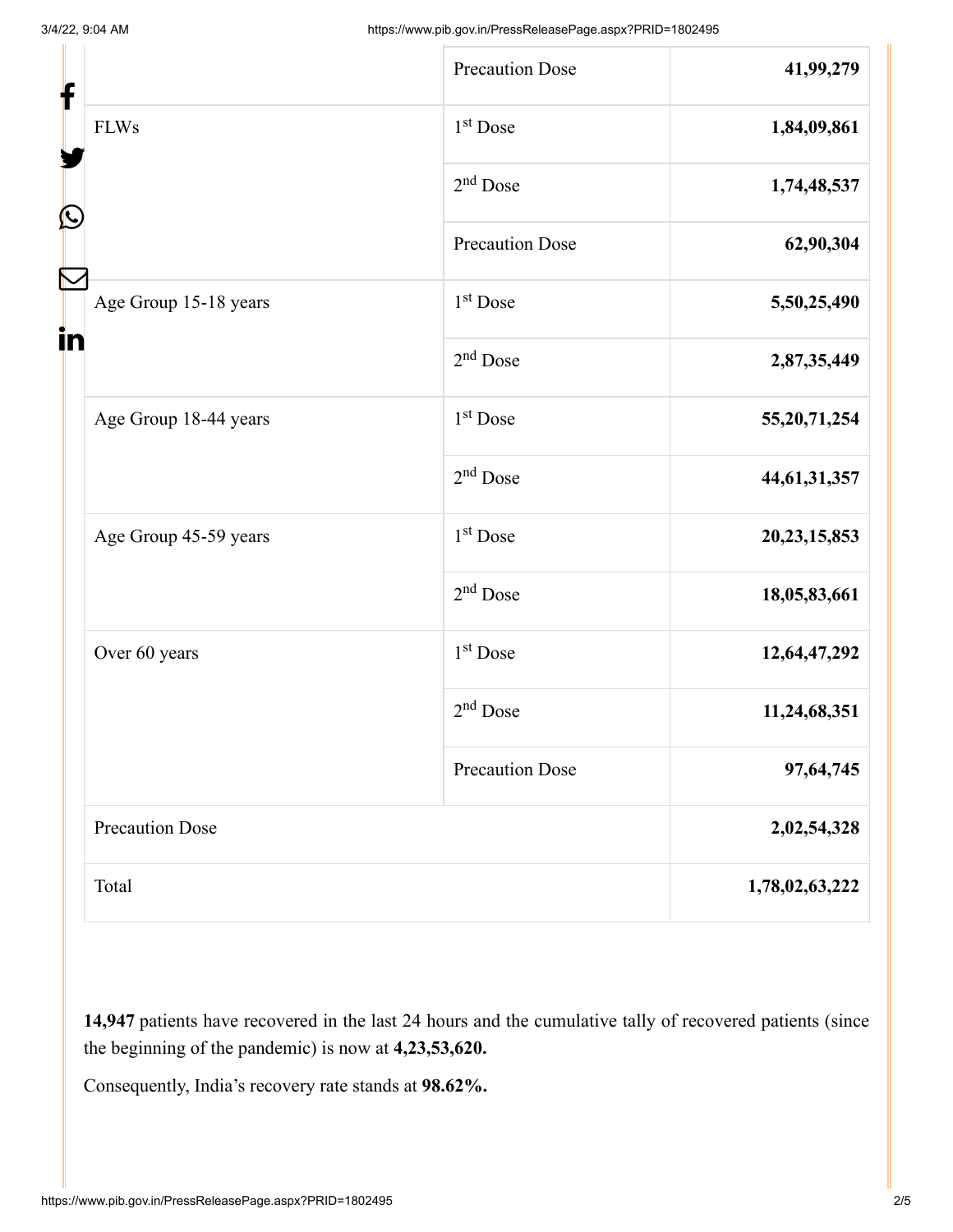3/4/22, 9:04 AM https://www.pib.gov.in/PressReleasePage.aspx?PRID=1802495



## **6,561 new cases** were reported in the last 24 hours.



India's Active Caseload is presently at **77,152.** Active cases constitute **0.18%** of the country's total Positive Cases**.**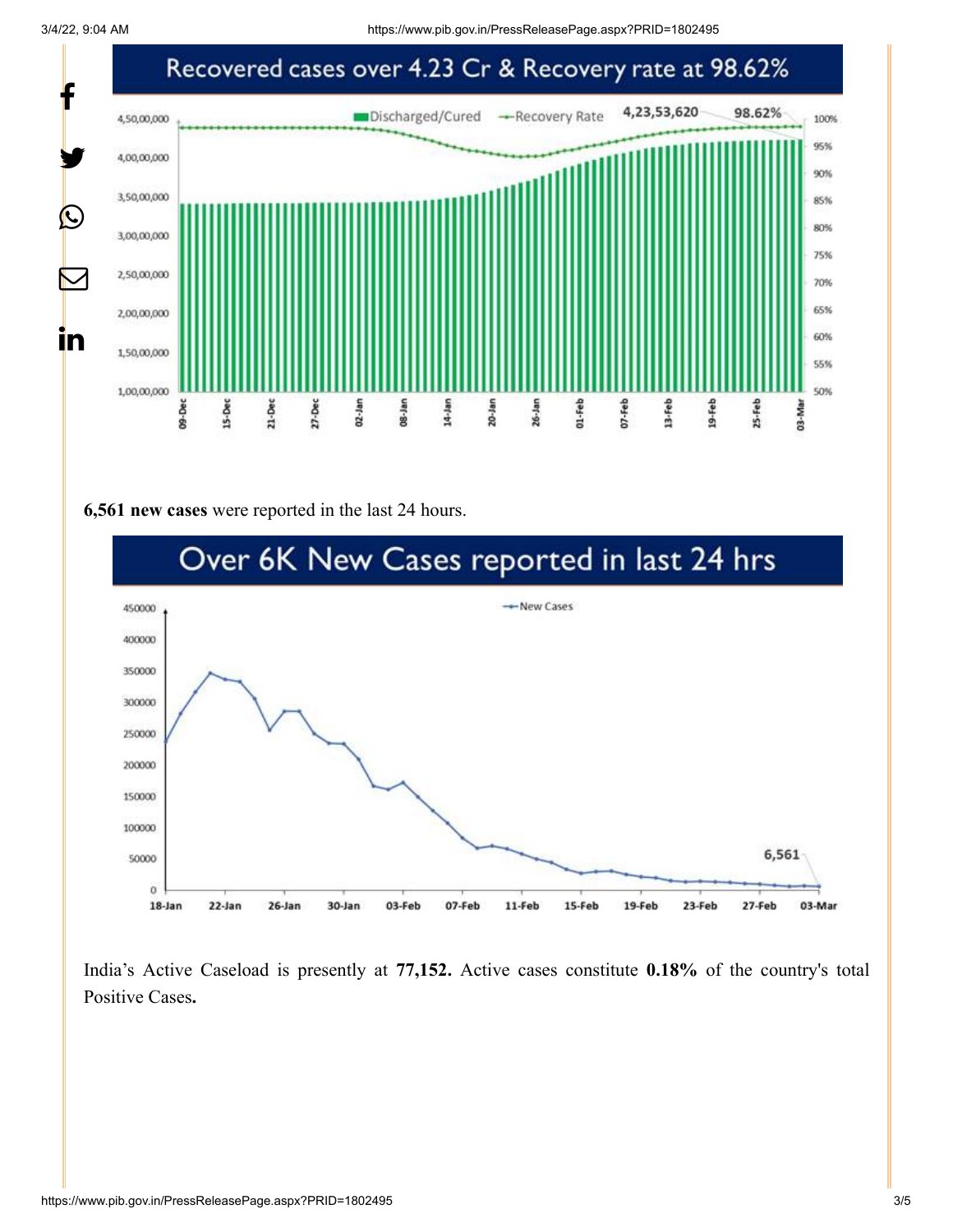3/4/22, 9:04 AM https://www.pib.gov.in/PressReleasePage.aspx?PRID=1802495



The testing capacity across the country continues to be expanded. The last 24 hours saw a total of **8,82,953** tests being conducted. India has so far conducted over **77 Cr (77,00,50,005**) cumulative tests.

While testing capacity has been enhanced across the country, **Weekly Positivity Rate** in the country currently **stands at 0.99%** and the **Daily Positivity rate is reported to be 0.74%.**



\*\*\*\*

MV/AL

HFW/COVID States data/3<sup>rd</sup>March2022/3